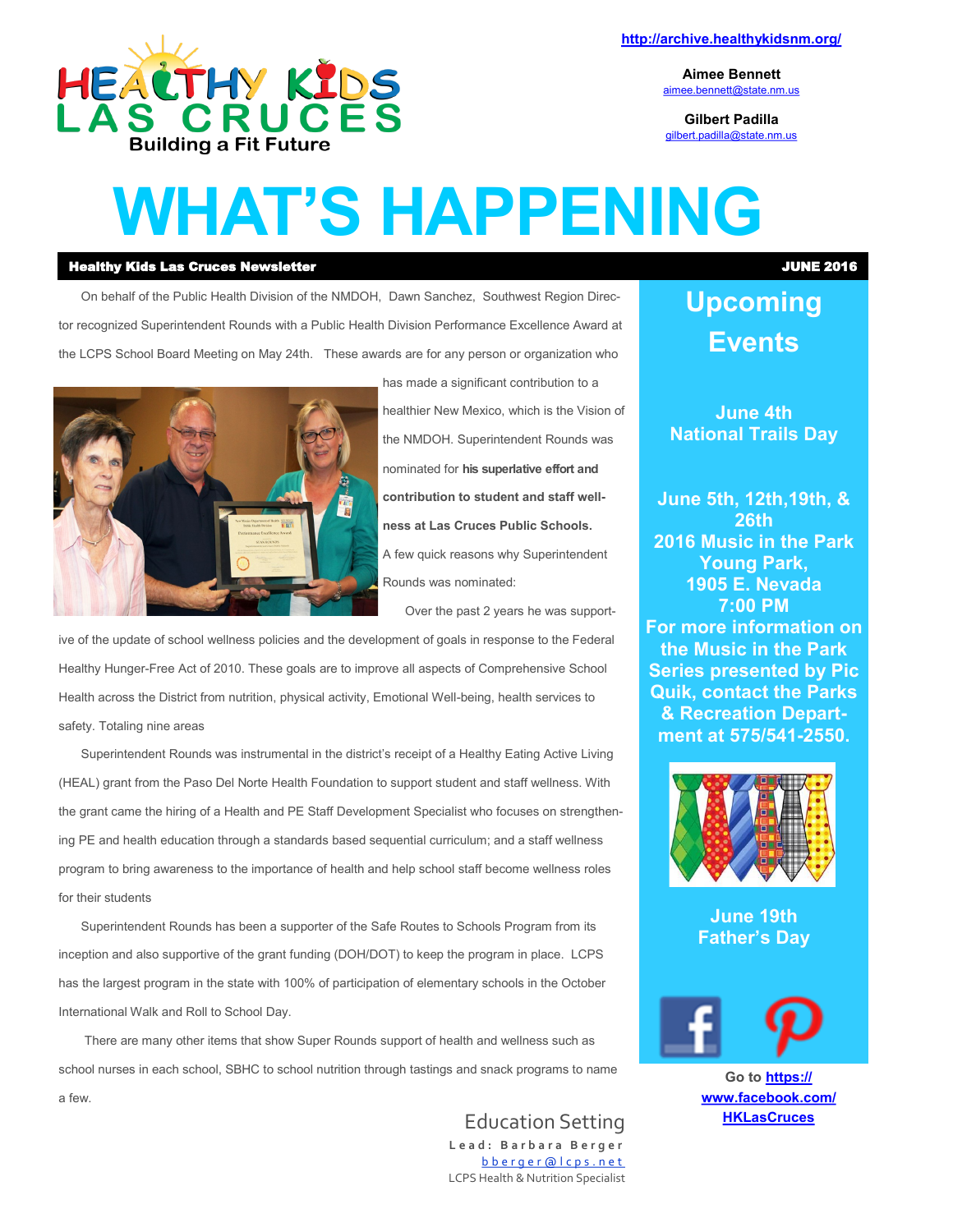#### **Summer Recreation Mobile Unit Schedule**

The City of Las Cruces Parks & Recreation Department will visit local parks with its Summer Recreation Mobile Unit, which provides fun and games for the entire family! The events are free and offered on Tuesdays, Wednesdays and Thursdays from 10:30 a.m. to 1:30 p.m.

During the visits, the free summer meals program will be available to children up to age 18. The Summer Recreation Mobile Unit will be at the following locations on dates specified:

| June 7, 8, 9    | Apodaca Park, 801 E. Madrid Ave.              |
|-----------------|-----------------------------------------------|
| June 14         | Sunset Hills Park, 3333 Lunaridge St.         |
| June 15, 16     | Metro Park, 7125 Metro Park St.               |
| June 21, 22, 23 | Young Park, 1905 E. Nevada Ave.               |
| June 28         | Klein Park, 155 N. Mesquite St.               |
| June 29, 30     | Pioneer Park, 500 W. Las Cruces Ave.          |
| July 5          | Veteran's Memorial Park, 2651 Roadrunner Pkwy |
| July 6, 7       | Sagecrest Park, 489 N. Roadrunner Pkwy        |
| July 19         | Vista de la Montañas, 5700 Porter Dr.         |
| July 20, 21     | East Mesa Recreation Center, 5589 Porter Dr.  |
| August 2        | Gomez Park, 2125 S. Espina St.                |
| August 3, 4     | Valley View Park, 716 S. Espina St.           |
| August 9        | Country Club Estates Park, 2800 Spitz, St.    |
| August 10, 11   | Jason Giron Park, 355 Three Crosses Ave.      |

No registration is needed. Join in celebrating Parks & Recreation month in July! Get up, get out and let's play! For more information call

CLC Parks and Recreation at 575-541-2550 parkandrecadmin@las-cruces.org Community & Families

Lead: Phil Catanach

[pcatanach@las](mailto:mjohnston@las-cruces.org)-cruces.org City of Las Cruces Parks and Recreation Youth Programs Director



#### **The HEAT is on!**

It is heating up and time to make sure you and your children are pool and swimming safe. Remember to use good sun care. Apply sunscreen often, wear long loose, light colored clothing, a ball cap or sun hat, drink plenty of fluids and watch sun exposure time. If by water make sure one person has always got an eye on the children.

Healthcare Setting

Lead: Dr. Danielle Nixon [d r n i x o n @ f u l l b l o o m p e d i a t r i c s . c o m](mailto:drnixon@fullbloompediatrics.com) Pediatrician at Full Bloom Pediatrics



#### **Its that time again…**

Farmers & Crafts Market Evening Wednesdays. That right, the market is open in the evening the 2nd Wednesday of the month through October from 5-9 pm. In June and July Healthy Kids Las Cruces will be

sponsoring the mobile unit. Mark your calendar for June  $8^{\text{th}}$ , July 13<sup>th</sup>, Aug. $10^{th}$ , September 14th & October 12th. Come Join Us!

Community & Regional Planning **L e a d : A n d y H u m e** [ahume@las](mailto:ahume@las-cruces.org)-cruces.org Downtown Coordinator, Las Cruces Community

*Thank you for participating in the Healthy Kids Las Cruces Spring Semi-Annual Stakeholders Meeting* **\*Date of next Semi-Annual Meeting: November 2016**